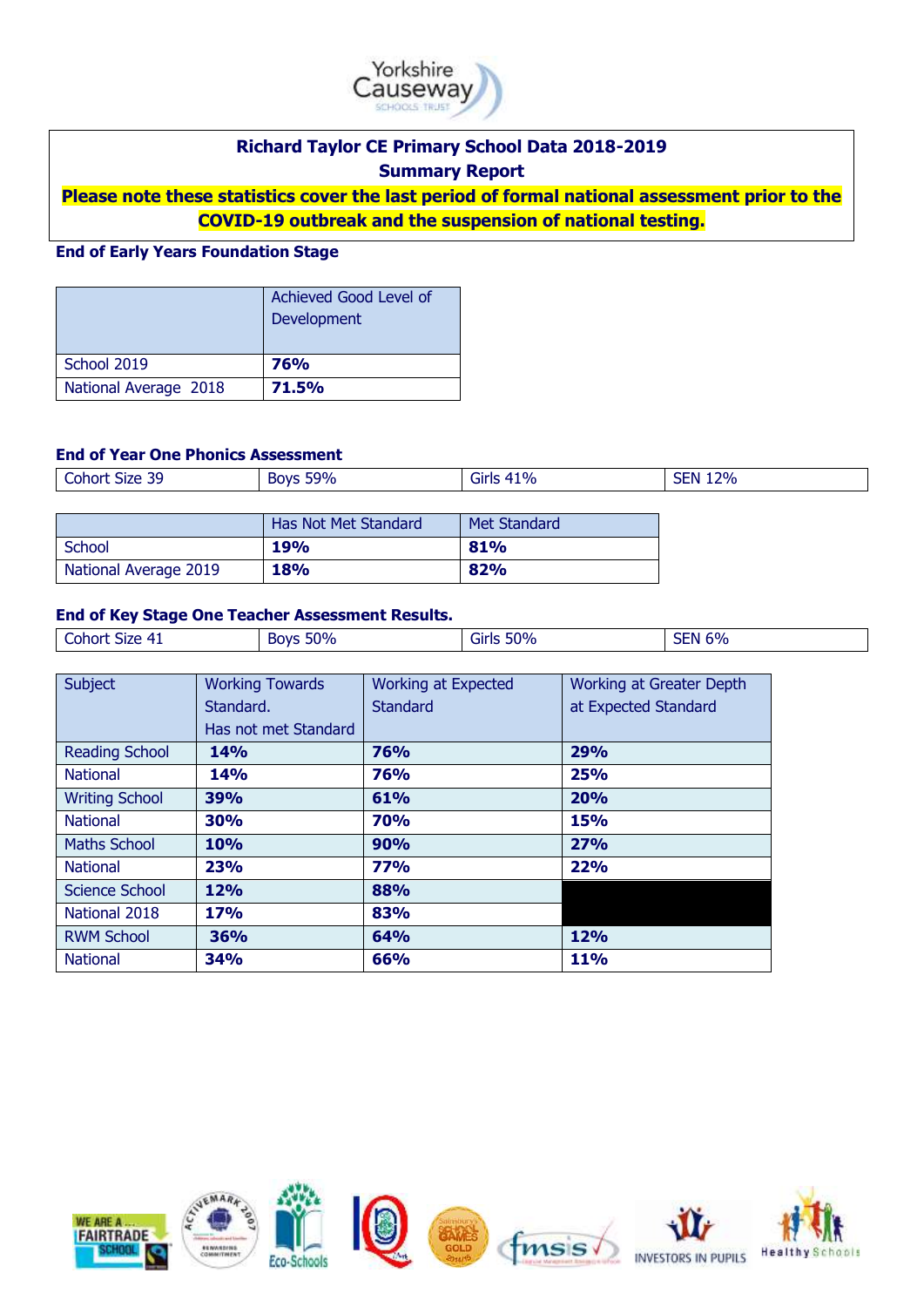## **End of Key Stage Two Test Results.**

| Subject                     | Has not met | <b>Working at Expected</b> | Working at Greater Depth at |
|-----------------------------|-------------|----------------------------|-----------------------------|
|                             | Standard    | <b>Standard</b>            | <b>Expected Standard</b>    |
| <b>Reading School</b>       | 21%         | <b>79%</b>                 | 37%                         |
| <b>Reading National</b>     | 27%         | 73%                        | 27%                         |
| <b>Writing School</b>       | 18%         | 82%                        | <b>24%</b>                  |
| <b>Writing National</b>     | 21%         | 79%                        | <b>20%</b>                  |
| <b>Maths School</b>         | 16%         | 84%                        | 55%                         |
| <b>Maths National</b>       | 21%         | 79%                        | 27%                         |
| Spelling Grammar &          | 21%         | 79%                        | <b>32%</b>                  |
| <b>Punctuation School</b>   |             |                            |                             |
| Spelling Grammar &          | <b>23%</b>  | <b>78%</b>                 | 36%                         |
| <b>Punctuation National</b> |             |                            |                             |
| <b>RWM School</b>           | 26%         | <b>74%</b>                 | <b>16%</b>                  |
| <b>RWM National</b>         | 35%         | 65%                        | 10%                         |

## **End of Key Stage Two Teacher Assessment**

| Subject               | Has not met     | <b>Working at Expected</b> | <b>Working at Greater</b> |
|-----------------------|-----------------|----------------------------|---------------------------|
|                       | <b>Standard</b> | <b>Standard</b>            | Depth at Expected         |
|                       |                 |                            | <b>Standard</b>           |
| <b>Reading School</b> | <b>13%</b>      | 87%                        |                           |
| <b>Writing School</b> | <b>18%</b>      | 82%                        | <b>23%</b>                |
| <b>Maths School</b>   | <b>18%</b>      | 82%                        |                           |
| <b>Science School</b> | <b>18%</b>      | 82%                        |                           |

### **Value Added Progress Indicators**

|           | Reading                       | Writing                                                                                   | <b>Maths</b>                      |
|-----------|-------------------------------|-------------------------------------------------------------------------------------------|-----------------------------------|
| 2016-2017 | $3.10$ (1.19 to 5.00)         | $-0.34$ ( $-2.19$ to $1.51$ )                                                             | 2.4 (0.55 to 4.00)                |
|           | Above national average top    | In line with national                                                                     | Above national average top        |
|           | <b>20%</b>                    | average                                                                                   | 20%                               |
| 2017-2018 | $0.0(-1.9 \text{ to } 1.9)$   | $-1.1$ ( $-2.9$ to 0.7)                                                                   | $0.8$ (-0.9 to 2.5)               |
|           |                               | In line with national average In line with national average In line with national average |                                   |
| 2018-2019 | $-0.5(-2.5 \text{ to } 1.5)$  | $-0.4(-2.2 \text{ to } 1.5)$                                                              | $+1.8$ (0 to 3.5)                 |
|           | In line with national average | In line with national average                                                             | Above national average top<br>20% |

| <b>Subject</b>              | <b>RTS Score 2018-2019</b> | <b>National Comparison</b> |
|-----------------------------|----------------------------|----------------------------|
| <b>Reading Scaled Score</b> | 106                        | +6 on national comparison  |
| <b>Maths Scaled Score</b>   | 109                        | +9 on national comparison  |
| <b>Writing Scaled Score</b> | 103                        | +3 on national comparison  |